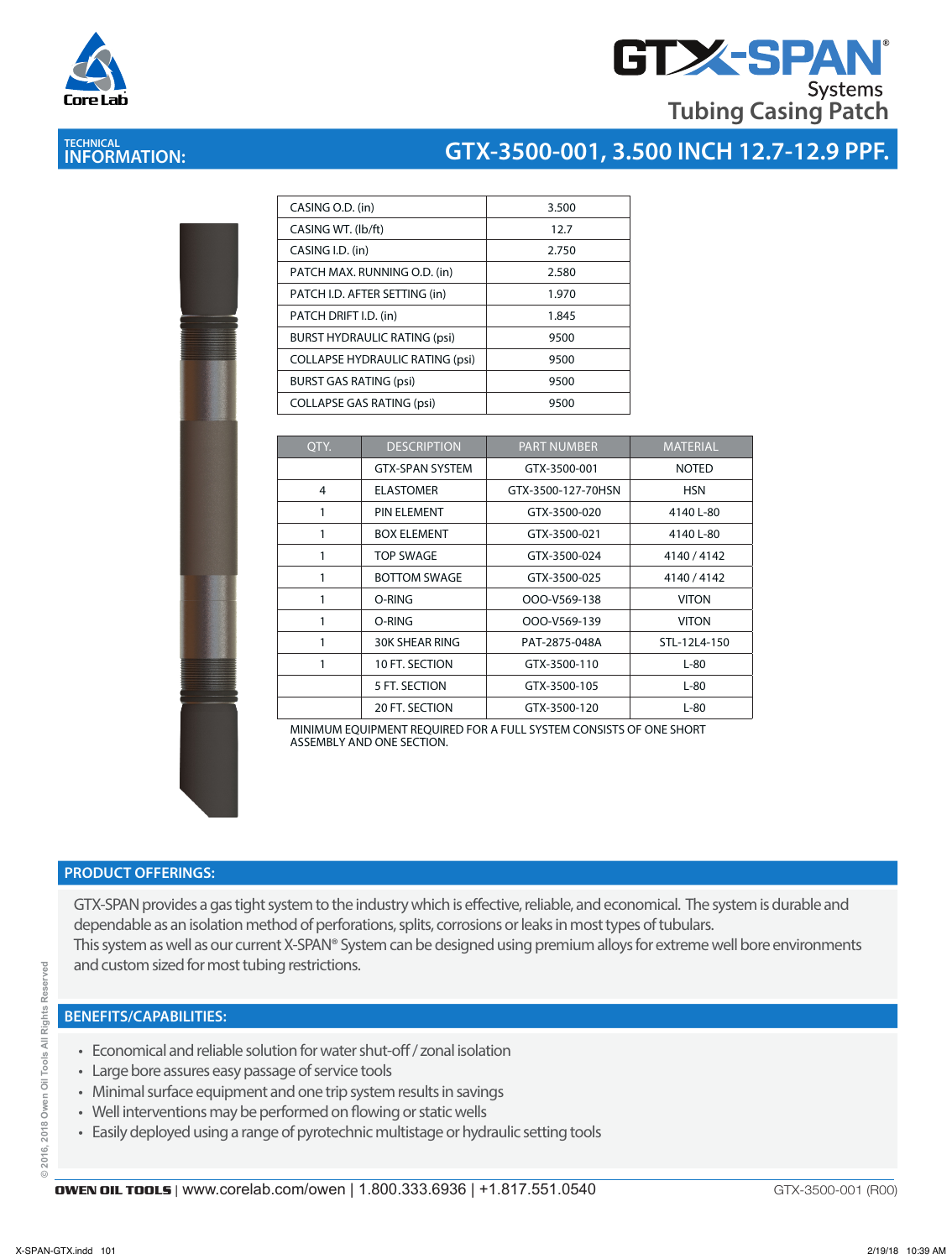

# **GTX-SPAN Tubing Casing Patch**

**GTX-3500-001, 3.500 INCH 12.7-12.9 PPF.**

# **TECHNICAL INFORMATION:**



| CASING O.D. (in)                       | 3.500 |
|----------------------------------------|-------|
| CASING WT. (lb/ft)                     | 12.7  |
| CASING I.D. (in)                       | 2.750 |
| PATCH MAX. RUNNING O.D. (in)           | 2.580 |
| PATCH I.D. AFTER SETTING (in)          | 1.970 |
| PATCH DRIFT I.D. (in)                  | 1.845 |
| <b>BURST HYDRAULIC RATING (psi)</b>    | 9500  |
| <b>COLLAPSE HYDRAULIC RATING (psi)</b> | 9500  |
| <b>BURST GAS RATING (psi)</b>          | 9500  |
| <b>COLLAPSE GAS RATING (psi)</b>       | 9500  |

| OTY.         | <b>DESCRIPTION</b>                    | <b>PART NUMBER</b> | <b>MATERIAL</b>    |
|--------------|---------------------------------------|--------------------|--------------------|
| 4            | <b>ELASTOMER</b>                      | GTX-3500-127-70HSN | <b>HSN</b>         |
| $\mathbf{1}$ | PIN ELEMENT                           | GTX-3500-020       | 4140 L-80          |
| 1            | <b>BOX ELEMENT</b>                    | GTX-3500-021       | 4140 L-80          |
| 1            | <b>TOP SWAGE</b>                      | GTX-3500-024       | 4140 / 4142        |
| 1            | <b>BOTTOM SWAGE</b>                   | GTX-3500-025       | 4140/4142          |
| $N+1$        | O-RING                                | OOO-V569-138       | <b>VITON</b>       |
| $N+1$        | O-RING                                | OOO-V569-139       | <b>VITON</b>       |
| 1            | <b>30K SHEAR RING</b>                 | PAT-2875-048A      | STL-12L4-150       |
| N            | 10 FT. SECTION                        | GTX-3500-110       | $L-80$             |
| 1            | <b>SLEEVE NUT</b>                     | SET-2125-120       | 4130 / 4140 / 4142 |
| $\mathbf{1}$ | <b>SLEEVE LOCK NUT</b>                | SET-2125-121       | 4130 / 4140 / 4142 |
| 1            | SETTING SLEEVE                        | SET-2125-148       | 4130 / 4142 / 4142 |
| 1            | <b>OUICK CHANGE ROD</b>               | SET-2125-130       | 4340               |
| $\mathbf{1}$ | <b>OUICK CHANGE NUT</b>               | SET-2125-131       | 4340               |
| 1            | TOP ADAPTER ROD                       | SET-2125-132       | 4130 / 4140 / 4142 |
| $N+1$        | <b>ROD TANDEM</b><br><b>CONNECTOR</b> | SET-2125-133       | 4130 / 4140 / 4142 |
| N            | 10 FT, ROD                            | SET-2125-134       | 4130 / 4140 / 4142 |
| OPT          | 5 FT. ROD                             | SET-2125-135       | 4130 / 4140 / 4142 |
| 1            | <b>BOTTOM ROD</b>                     | SET-2125-136       | 4130 / 4140 / 4142 |
| 1            | <b>COLLET</b>                         | SET-2125-138       | 4130 / 4140 / 4142 |
| 1            | <b>COLLET SUPPORT</b>                 | SET-2125-141       | 4130 / 4140 / 4142 |

MINIMUM EQUIPMENT REQUIRED FOR 10 FT. SYSTEM

© 2016, 2018 Owen Oil Tools All Rights Reserved **© 2016, 2018 Owen Oil Tools All Rights Reserved**